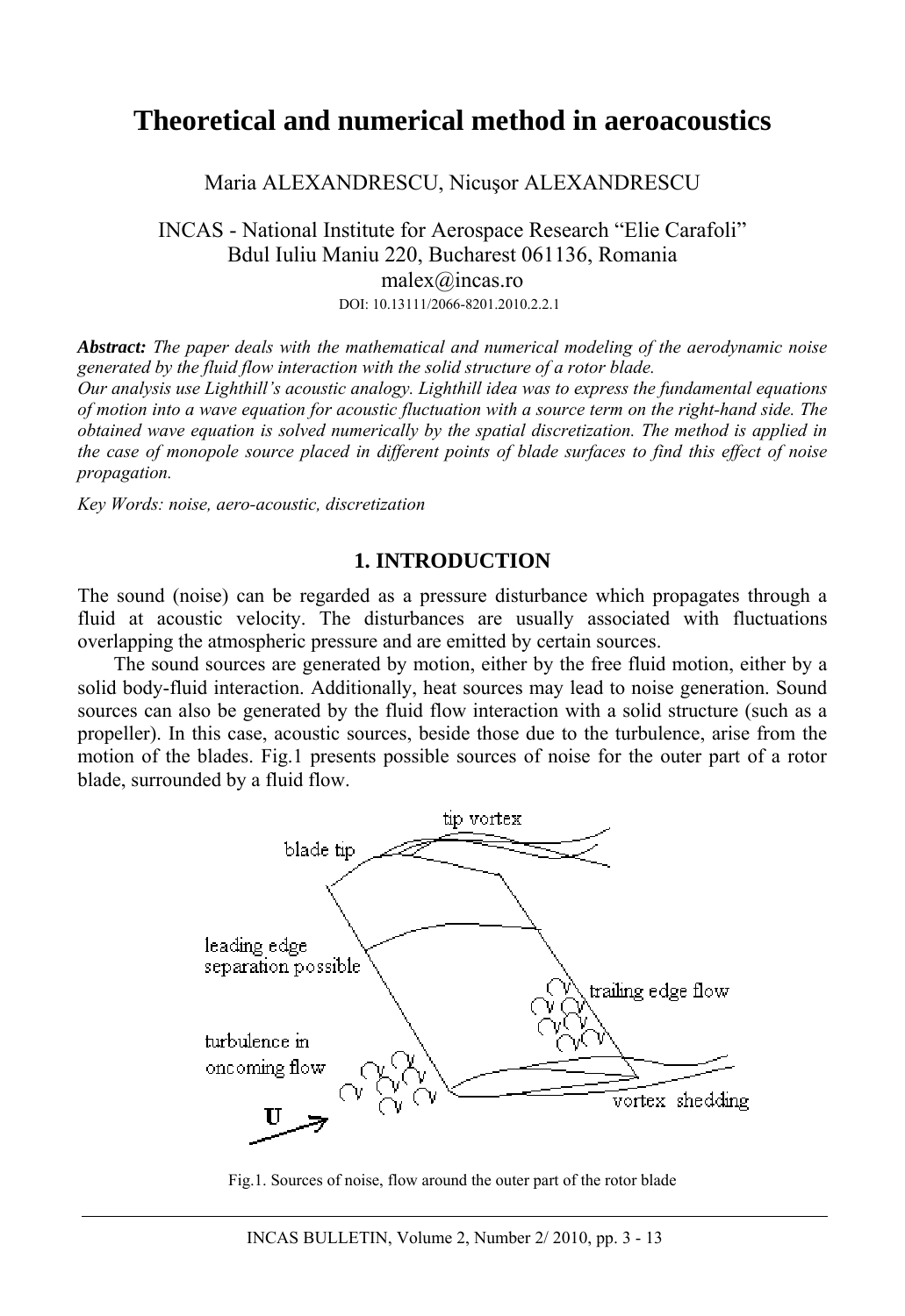One can have the turbulent flow approaching the leading edge of the blade. The boundary layer that develops initially along the blade can be laminar. However, the transition from laminar to turbulent is expected due to the high Reynolds number flow. Close to the leading edge on the upper side of the blade, the flow accelerates first. Further downstream the flow decelerates again. Boundary-layer separation may occur due to sufficiently large adverse pressure gradient, which decelerates the fluid close to the solid surface to rest. A separation point will appear and the boundary layer detaches from the surface. Behind the trailing edge, due to the differences in the velocity streams (pressures) with the vorticity shed from the blade. At the tip of the blade the pressure difference between the suction and pressure side forms the tip vortex. All these phenomena contribute to noise generation.

### **2. LIGHTHILL'S ACOUSTIC ANALOGY [1]**

Lighthill's acoustic analogy was the first attempt to describe the radiation of the sound generated by a turbulent flow. The analogy is based on the hypothesis that the part of the flow field which is the source for acoustics is distinct, so that the acoustic wave does not interfere with the flow. The governing equations for a compressible fluid motion are the conservation laws of mass, momentum and energy:

$$
\frac{\partial \rho}{\partial t} + \frac{\partial}{\partial x_i} (\rho u_i) = 0 \tag{1}
$$

$$
\frac{\partial}{\partial t} \left( \rho u_i \right) + \frac{\partial}{\partial x_j} \left( \rho u_i u_j \right) = \frac{\partial}{\partial x_j} \left( - p \delta_{ij} + \sigma_{ij} \right) \tag{2}
$$

$$
\frac{\partial}{\partial t}(\rho h) + \frac{\partial}{\partial x_j}(\rho u_j h) = \frac{\partial p}{\partial t} + \frac{\partial}{\partial x_j} \left(\frac{\mu}{\text{Pr}} \frac{\partial h}{\partial x_j}\right)
$$
(3)

where  $\rho$ ,  $u_i$ ,  $p$  are the density, velocity, pressure and the mixture enthalpy per unit mass, respectively.

 $\delta_{ij}$  is the Kronecker delta function,  $\mu$  represents the molecular viscosity and Pr is Prandtl number. The viscous stress tensor  $\sigma_{ij}$  is defined as:

$$
\sigma_{ij} = \mu \left[ \frac{\partial u_i}{\partial x_j} + \frac{\partial u_j}{\partial x_i} - \frac{2}{3} \left( \frac{\partial u_k}{\partial x_k} \right) \delta_{ij} \right]
$$
(4)

The system is completed by the equation of state:

$$
p = \rho R_{\text{gaz}} T \tag{5}
$$

where  $R_{\text{gaz}}$  is the gas constant and *T* represents the temperature.

Lighthill idea was to express the fundamental equations of motion into a wave equation for acoustic fluctuation with a source term on the right-hand side. Subtracting the space derivative of the momentum equation, Eqn. (1) one obtains: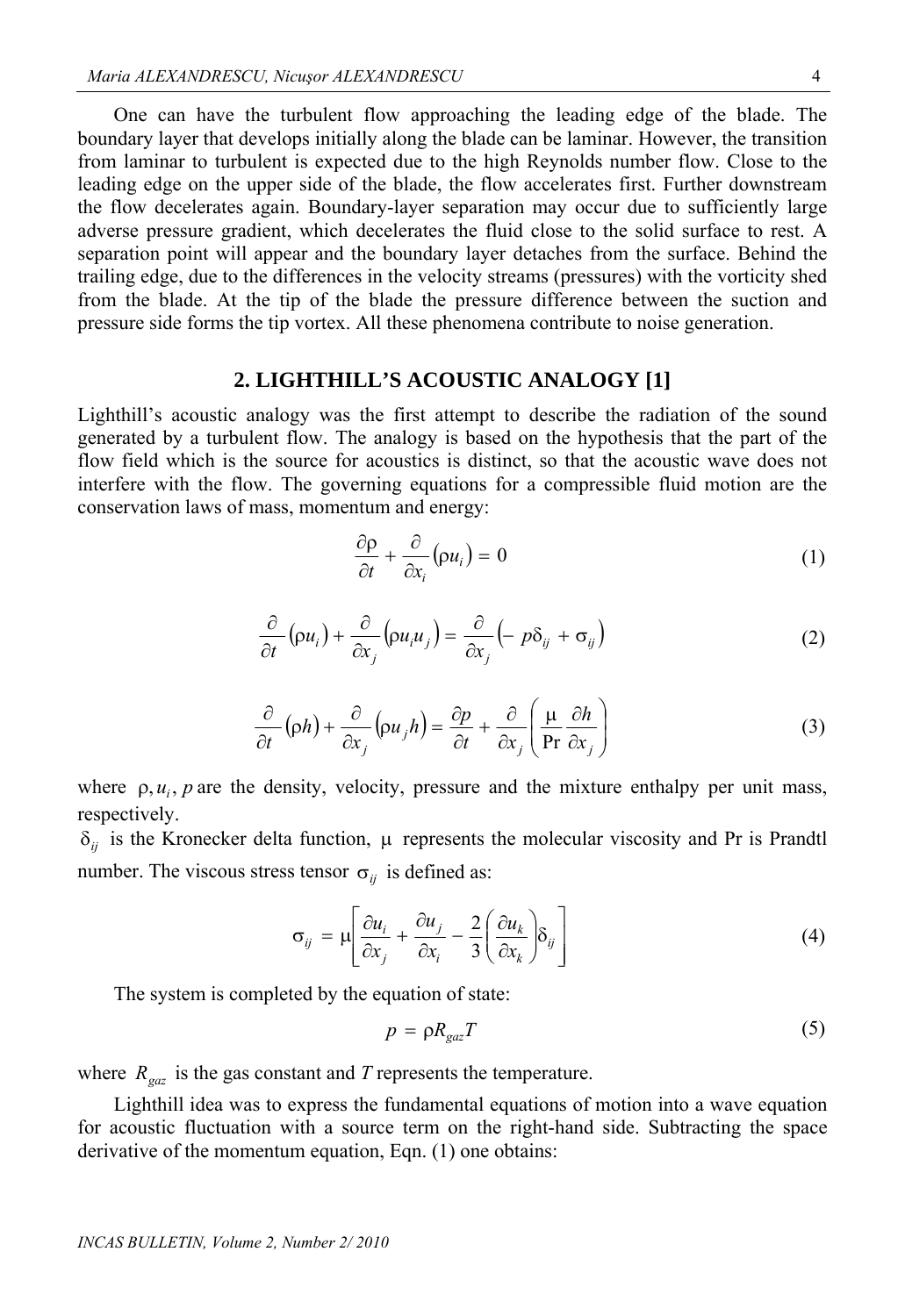$$
\frac{\partial^2 \rho}{\partial t^2} - \frac{\partial^2}{\partial x_i \partial x_j} \left( \rho u_i u_j \right) = \frac{\partial^2}{\partial x_i \partial x_j} \left( \rho \delta_{ij} - \sigma_{ij} \right)
$$
(6)

This expression is equivalent

$$
\frac{\partial^2 \rho}{\partial t^2} - \frac{\partial^2}{\partial x_i \partial x_j} \left( \rho u_i u_j \right) = \frac{\partial^2}{\partial x_i \partial x_j} \left( \rho \delta_{ij} - \sigma_{ij} \right) + c_0^2 \frac{\partial^2 \rho}{\partial x_i^2} - \frac{\partial^2}{\partial x_i \partial x_j} \left( c_0^2 \rho \delta_{ij} \right) \tag{7}
$$

where  $c_0$  denotes the speed of sound in the uniform medium. Equation (7) can be rearranged in order to obtain a wave equation on the left-hand side and the acoustic sources on the righthand side:

$$
\frac{\partial^2 \rho}{\partial t^2} - c_0^2 \frac{\partial^2 \rho}{\partial x_i^2} = \frac{\partial^2}{\partial x_i \partial x_j} \left( \rho u_i u_j \right) + \frac{\partial^2}{\partial x_i \partial x_j} \left[ \left( p - c_0^2 \rho \right) \delta_{ij} \right] - \frac{\partial^2}{\partial x_i \partial x_j} \left( \sigma_{ij} \right)
$$
(8)

The acoustic source due to the viscosity effects can be neglected since it can be proved that is proportional with the inverse of the Reynolds number. Accordingly, the contribution of the viscous stresses to the total acoustic source term is therefore unimportant. Lighthill's wave equation for the density becomes:

$$
\frac{\partial^2 \rho}{\partial t^2} - c_0^2 \frac{\partial^2 \rho}{\partial x_i^2} = \frac{\partial^2}{\partial x_i \partial x_j} \left( \rho u_i u_j \right) + \frac{\partial^2}{\partial x_i \partial x_j} \left[ \left( p - c_0^2 \rho \right) \delta_{ij} \right] \tag{9}
$$

A decomposition of the flow variables can be introduced:

$$
u_i = u_{0i} + u'_i \qquad p = p_0 + p' \qquad p = p_0 + p' \tag{10}
$$

where  $u_i$ ,  $p'$ ,  $\rho'$  are defined as small perturbations (acoustic fluctuations) from a state where the fluid is at rest with a uniform density  $\rho_0$  and a uniform pressure  $p_0$ ; one can obtain Lighthill acoustic analogy, formulated in terms of acoustic density fluctuation  $(\rho')$ :

$$
\frac{\partial^2 \rho'}{\partial t^2} - c_0^2 \frac{\partial^2 \rho'}{\partial x_i^2} = \frac{\partial^2 T_{ij}}{\partial x_i \partial x_j}
$$
(11)

Equation (11) describes a distributed source of sound, where the acoustic source term can be seen as negligible outside the flow where only generated sound waves are present. The inhomogeneity in Eqn.(11) is given by the "forcing term" (total acoustic source term) on the right-hand side, which is responsible for generation of sound and is a second order spatial derivative of the Lighthill stress tensor  $T_{ii}$ :

$$
T_{ij} = \rho u_i u_j + [(p - p_0) - c_0^2 (\rho - \rho_0)] \delta_{ij}
$$
 (12)

The acoustic source is due to the flow field gradients and due to the compressibility effects.

Thus, the total acoustic source term  $(T_{total})$  can be decomposed into velocity variations related acoustic  $(T_I)$  and entropy effects related acoustic  $(T_{II})$  source terms, respectively: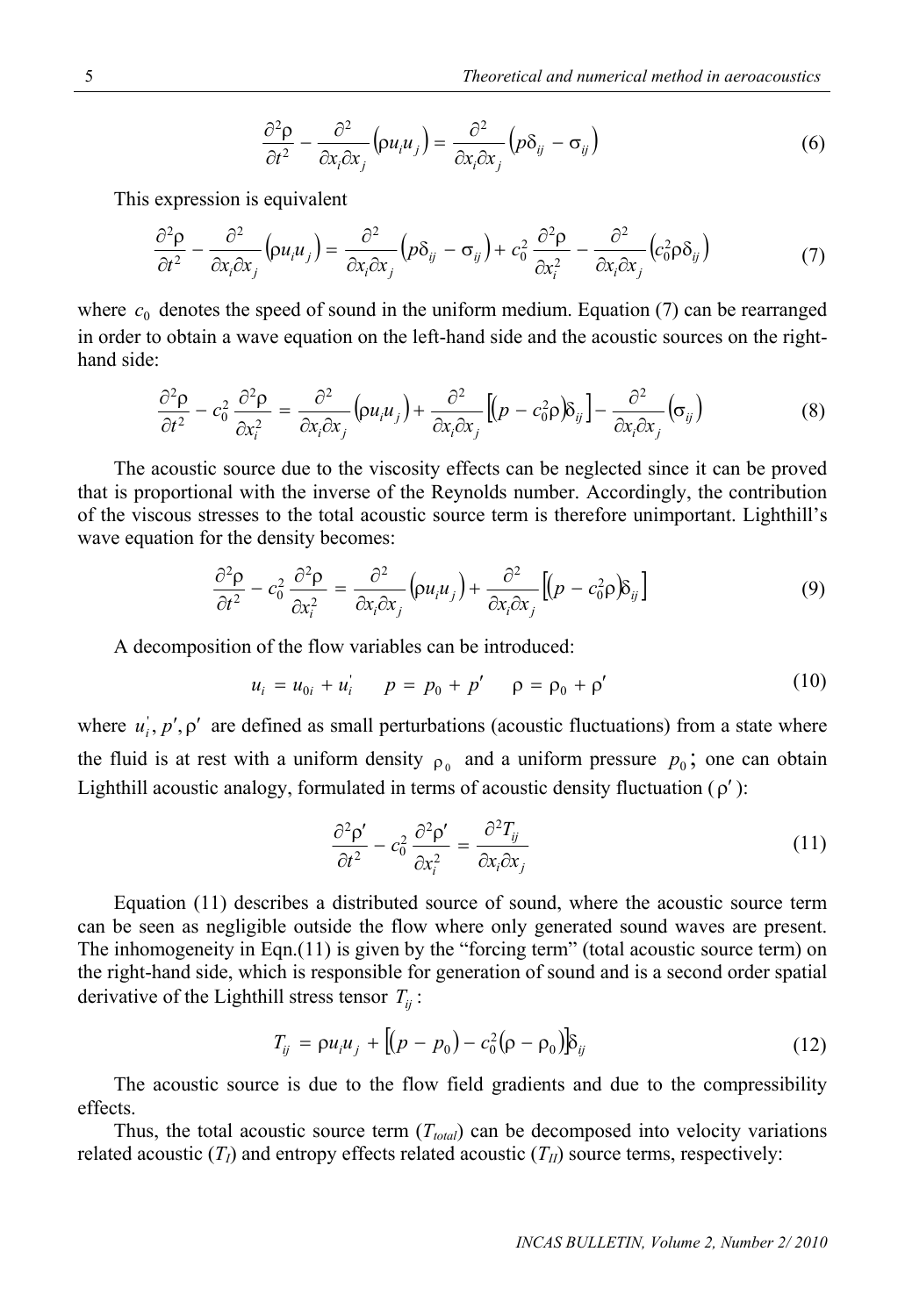$$
\frac{\partial^2 T_{ij}}{\partial x_i \partial x_j} = \frac{\partial^2 (\rho u_i u_j)}{\partial x_i \partial x_j} + \frac{\partial^2 [(\rho - c_0^2 \rho) \delta_{ij}]}{\partial x_i \partial x_j}
$$
\n
$$
T_I = \frac{\partial^2 (\rho u_i u_j)}{\partial x_i \partial x_j}; \ T_{II} = \frac{\partial^2 [(\rho - c_0^2 \rho) \delta_{ij}]}{\partial x_i \partial x_j}
$$
\n(13)

#### **3. NUMERICAL METHODS**

In this section, the numerical methods are presented for the Lighthill's analogy. A solution procedure can have several steps. First, a computational grid that depends upon the geometrical configuration of the flow field is introduced. For the spatial discretization of the governing equations, a Cartesian stagnation grid is used.



Fig.2. Computational cell in a three dimensional staggered grid

Staggered grid means that the variables are stored at different locations in each computational cell. The velocity components are stored at the cell faces, while the pressure, temperature and density are stored in the cell center, fig. 2.

The governing equations are discretized on the grid. This means that the differential equations are converted into a system of algebraic equations that can be solved numerically. For the discretization of Eqs. (11), the following relations are used:

$$
\left(\frac{\partial^2 \rho'}{\partial x_i^2}\right)_{k,l} = \frac{\rho'_{k+1,l} - 2\rho'_{k,l} + \rho'_{k-1,l}}{(\Delta x_i)^2} + O(\Delta x_i^2), \quad i = 1,2,3
$$
\n
$$
\left(\frac{\partial^2 \rho}{\partial x_i \partial x_j}\right) = \frac{\rho'_{k+1,l+1} - \rho'_{k+1,l-1}}{4\Delta x_i \Delta x_j} - \frac{\rho'_{k-1,l+1} - \rho'_{k+1,l-1}}{4\Delta x_i \Delta x_j} + O(\Delta x_k^2, \Delta x_l^2)
$$

*INCAS BULLETIN, Volume 2, Number 2/ 2010*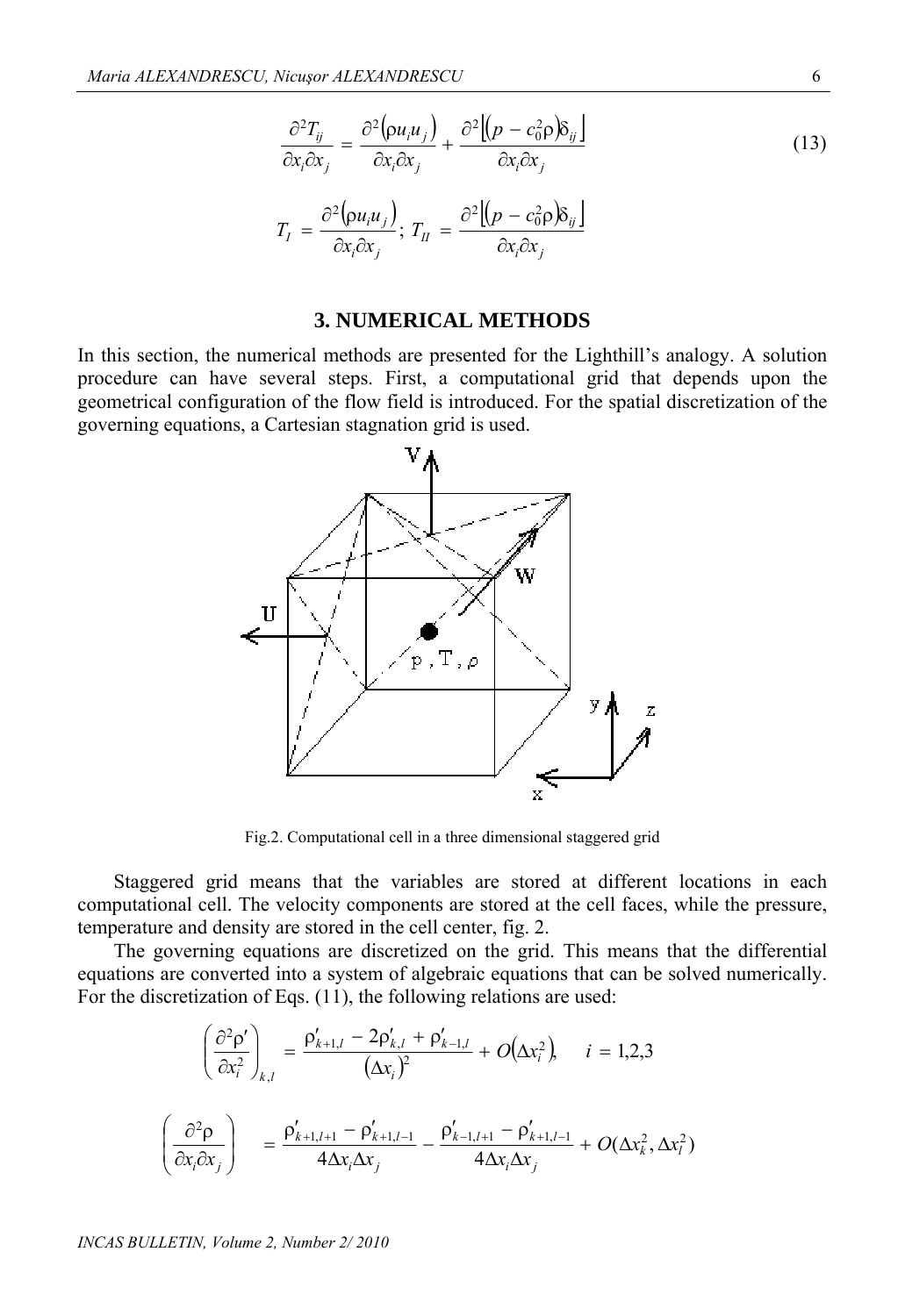$$
\left(\frac{\partial^2 \rho'}{\partial t^2}\right)_n = \frac{\rho_{k+l}^{\prime n+1} - 2\rho_{k,l}^{\prime n} + \rho_{k,l}^{\prime n-1}}{\left(\Delta t\right)^2} + O\left(\Delta t^2\right)
$$

$$
\frac{\partial^2 T_{ij}}{\partial x_k \partial x_l} = \sigma_{k,l}
$$

The Lighthill wave equation has the discretized form:

$$
a_1 \rho'_{k+1,l} + a_2 \rho'_{k,l} + a_3 \rho'_{k-1,l} + b_1 \rho'_{k,l+1} + b_2 \rho'_{k,l} + b_3 \rho'_{k,l-1} = \sigma_{k,l}
$$

where:

$$
a_1 = \frac{1}{(\Delta t)^2} + \frac{1}{(\Delta x_i)^2} + \frac{1}{4\Delta x_i \Delta x_j}
$$
  
\n
$$
a_2 = -\frac{2}{(\Delta t^2)} - \frac{1}{2(\Delta x_i^2)} - \frac{2}{\Delta x_i \Delta y_j}
$$
  
\n
$$
a_3 = \frac{1}{(\Delta t)^2} + \frac{1}{(\Delta x_i)^2} + \frac{1}{4\Delta x_i \Delta x_j}
$$
  
\n
$$
b_1 = \frac{1}{\Delta t^2} + \frac{1}{(\Delta x_j)^2} + \frac{1}{4\Delta x_i \Delta x_j}
$$
  
\n
$$
b_2 = \frac{-2}{\Delta t^2} + \frac{1}{(\Delta x_j)^2} + \frac{1}{4\Delta x_i \Delta x_j}
$$
  
\n
$$
b_3 = \frac{1}{\Delta t^2} + \frac{1}{(\Delta x_j)^2} + \frac{1}{4\Delta x_i \Delta x_j}
$$

The discretized equation is solved in the cell  $[-3,3]x[-3,3]x[-3,3]$ , where the spatial steps are  $\Delta x_i = 0.001$  and time step,  $\Delta t = 0.01$ . For the function  $\sigma_{k,l}$ , constant values in the plane  $(x,y,0)$  are considered so that they represent the function's image depending on  $\rho'$  and the curves  $\rho' = const.$ , the wave front.

The wall boundary condition requires a zero value of the  $\rho'$ .

### **4. RESULTS AND CONCLUSIONS**

Solving the Lighthill's wave equation one can obtain the numerical simulation of noise source generation and research the phenomenon propagation and wave interference of acoustic waves over the surface of aerodynamic profile.

The first example is the numerical simulation for the generation of acoustic source monopole located in surface centre (0,0). In fig. 3 the distribution of radiant intensity of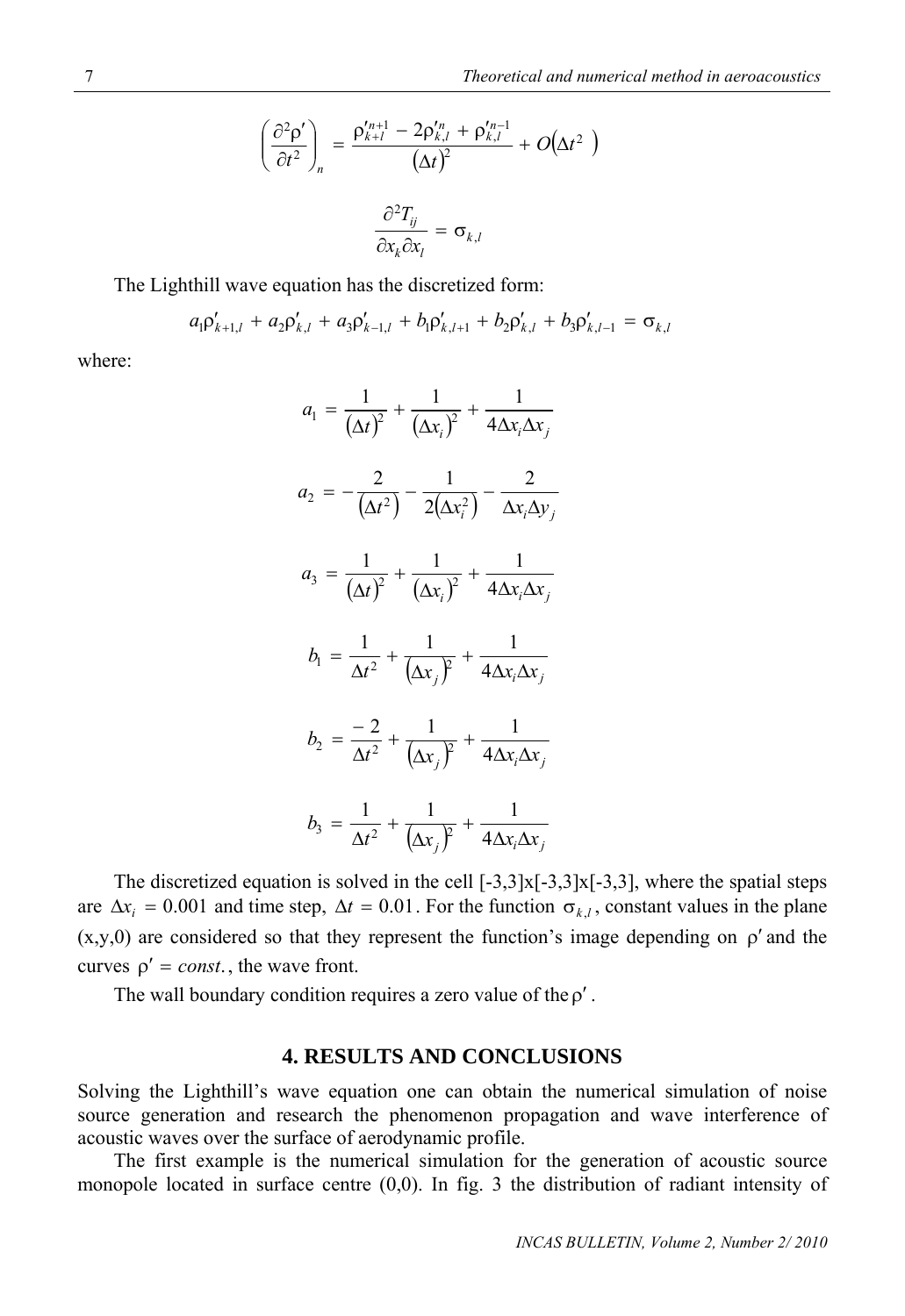source (fluid density over aerodynamic surface) can be observed and fig. 4 shows the constant density curves (wave front). The concentricity of wave front can be observed, because the environment of propagation is homogeneous and isotropic. Near the boundary of the aerodynamic profile, the wave front is similar to profile. This fact denotes the strong influence of boundary conditions that are considered for solving the equations. Possibly, the wave interference phenomenon can be noticed in the profile corner, where practically there is no acoustics wave. The next example is the numerical generation of monopole acoustic source placed at the edge of profile, in the stagnation point (-3,0).

In fig. 5 are presented the constant density curves for this case.

Fig. 6 presents the distribution of constant density curves for two monopole sources placed as follows: the first in the stagnation point and the second in the detachment point. The symmetry of curves distribution around the two noise sources can be noticed.

If a point obstacle placed in detachment point over the profile surface (3.0) is examined the interference between incident wave and reflected wave by the total reflection conditions can be observed.

Fig. 7 shows the 3D the image of the radiant intensity of distribution of two sources and in fig. 8 are represented the constant density curves**.** It is possible to observe that the level of intensity is low because through the interference of two waves, which are in phase opposition, his resultant minimizes or is zero.

To highlight the results of the previous experiment, let's consider the interference between the incident wave and two reflected wave on two obstacles placed in corners of an aerodynamic surface, in coordinated points,(3,-3) and (3,3).

In fig. 9 are represented in 3D the radiant intensities distribution of the three sources, and in fig. 10 are represented the level constant density curves.

As in the previous experiment it was found that the level of this curves is very low, and the zero zones of profile surface prevail.

In the previous cases, the numerical results are for the extreme time moments, when the equations solutions and the flow are stabilized, and monopole source generated waves with fundamental frequency. When the equations are numerically solved for a monopole source that generates a higher frequency (the source with many tonal) and for short time moments (before the stabilization of equations solutions), the results are represented in fig. 11 and 12.

#### **REFERENCES**

<sup>[1]</sup> Mihai Mihaescu, *Computational Aero acoustics Based on Large Eddy Simulation and Acoustic Analogies,* Thesis for the degree of Doctor of Philosophy in Engineering, Lund, Sweden, April, 2005.

<sup>[2]</sup> H. Dumitrescu, V. Cardos, F. Frunzulica, A. Dumitrache, *Aerodinamica nestationara, Aeroelasticitate si Aeroacustica pentru turbine de vant,* Editura Academiei Romane, 2007.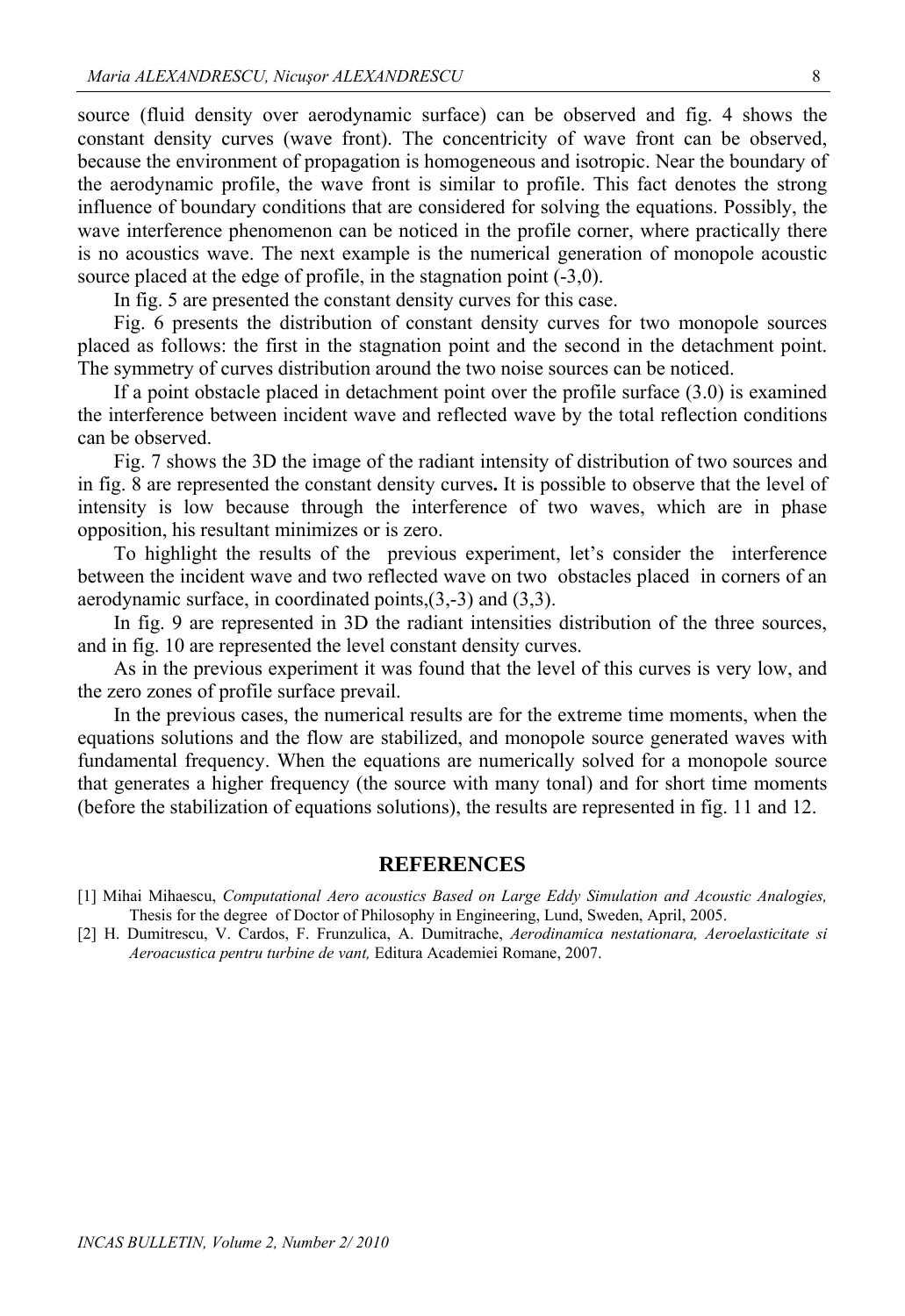

Fig.3. The 3D image of monopol source



Fig. 4. The density's constant curves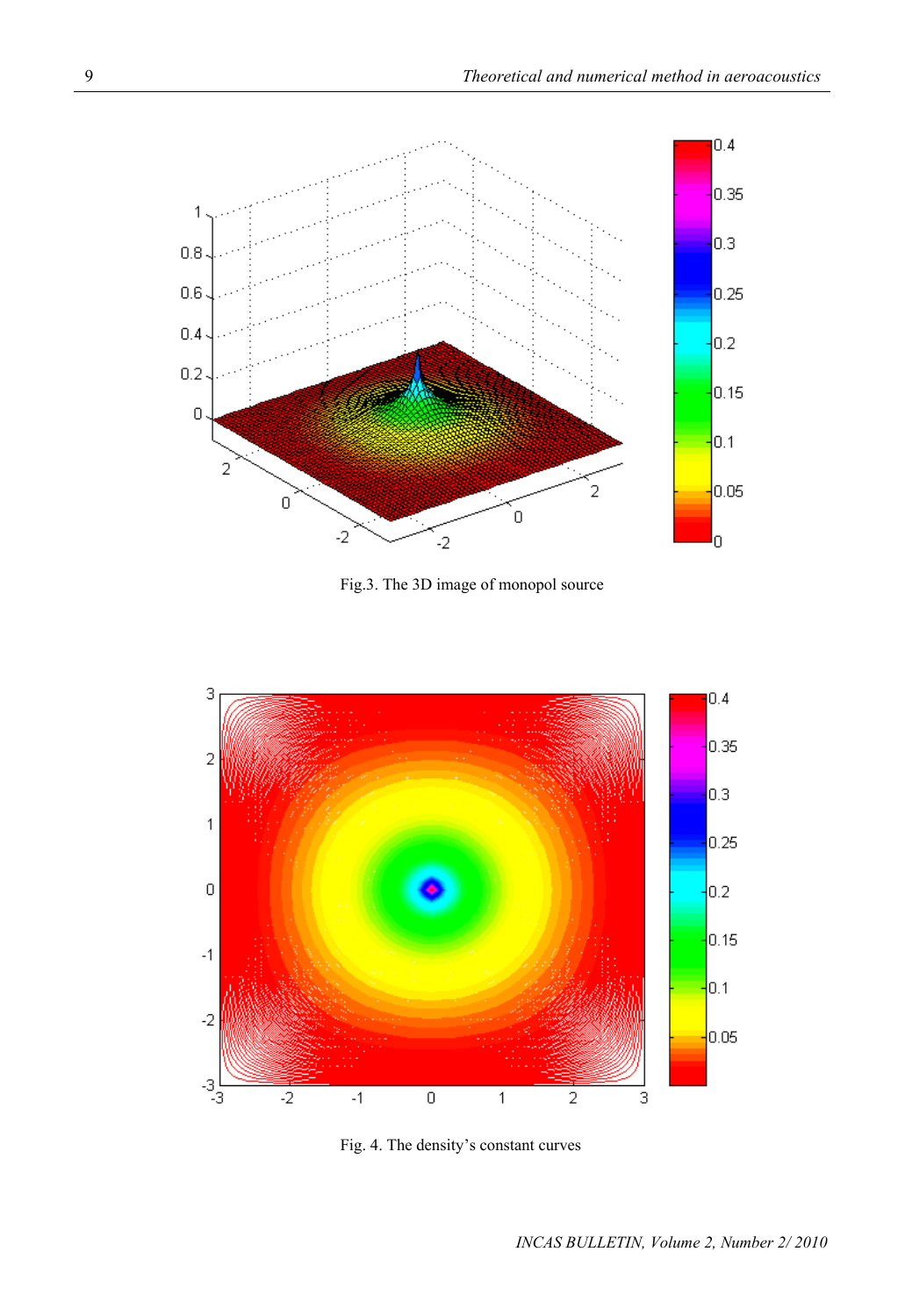

Fig.5. The density's constant curves



Fig.6 The density's constant curves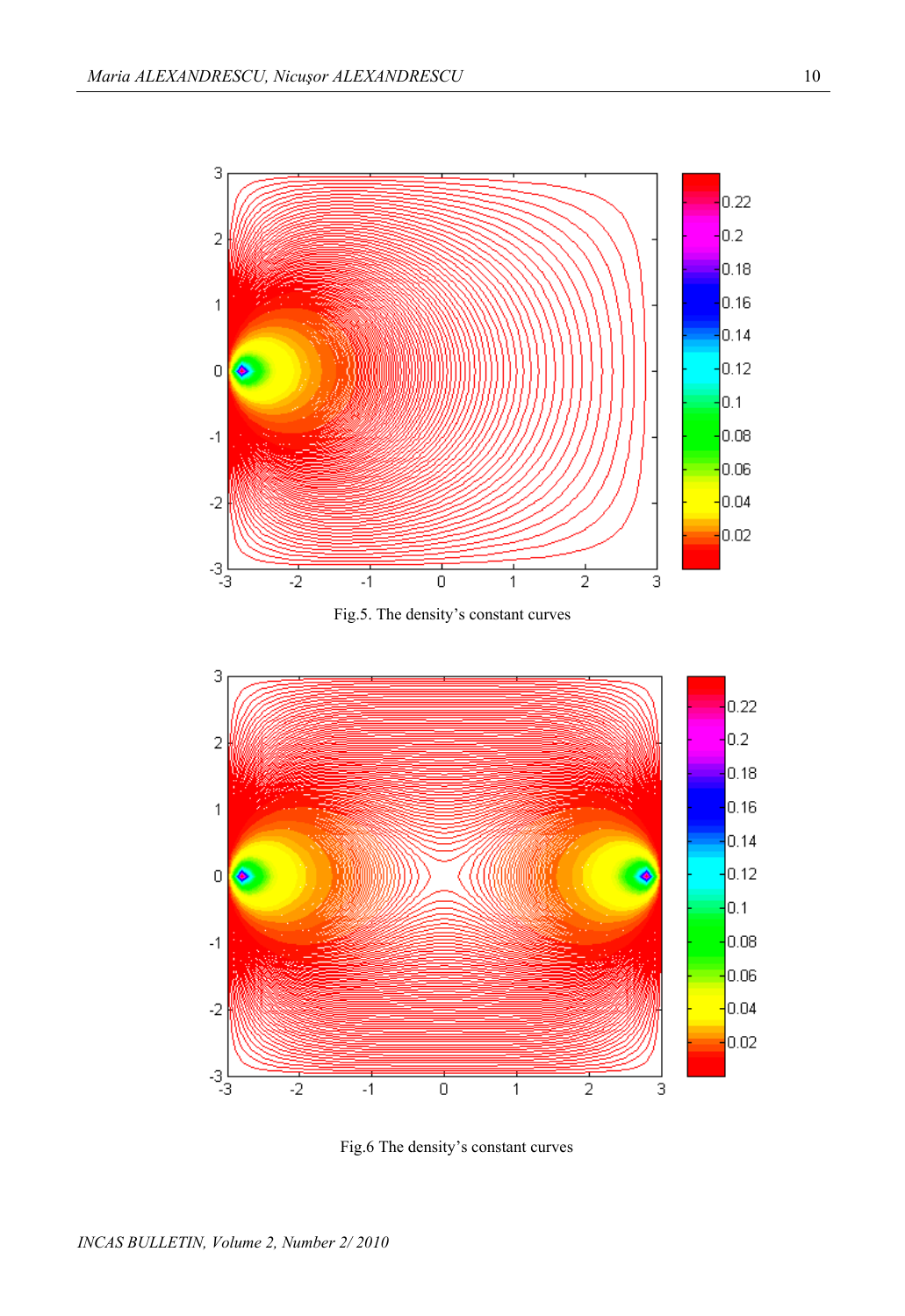

Fig.7. The 3D image of monopol source



Fig.8. The density's constant curves

*INCAS BULLETIN, Volume 2, Number 2/ 2010*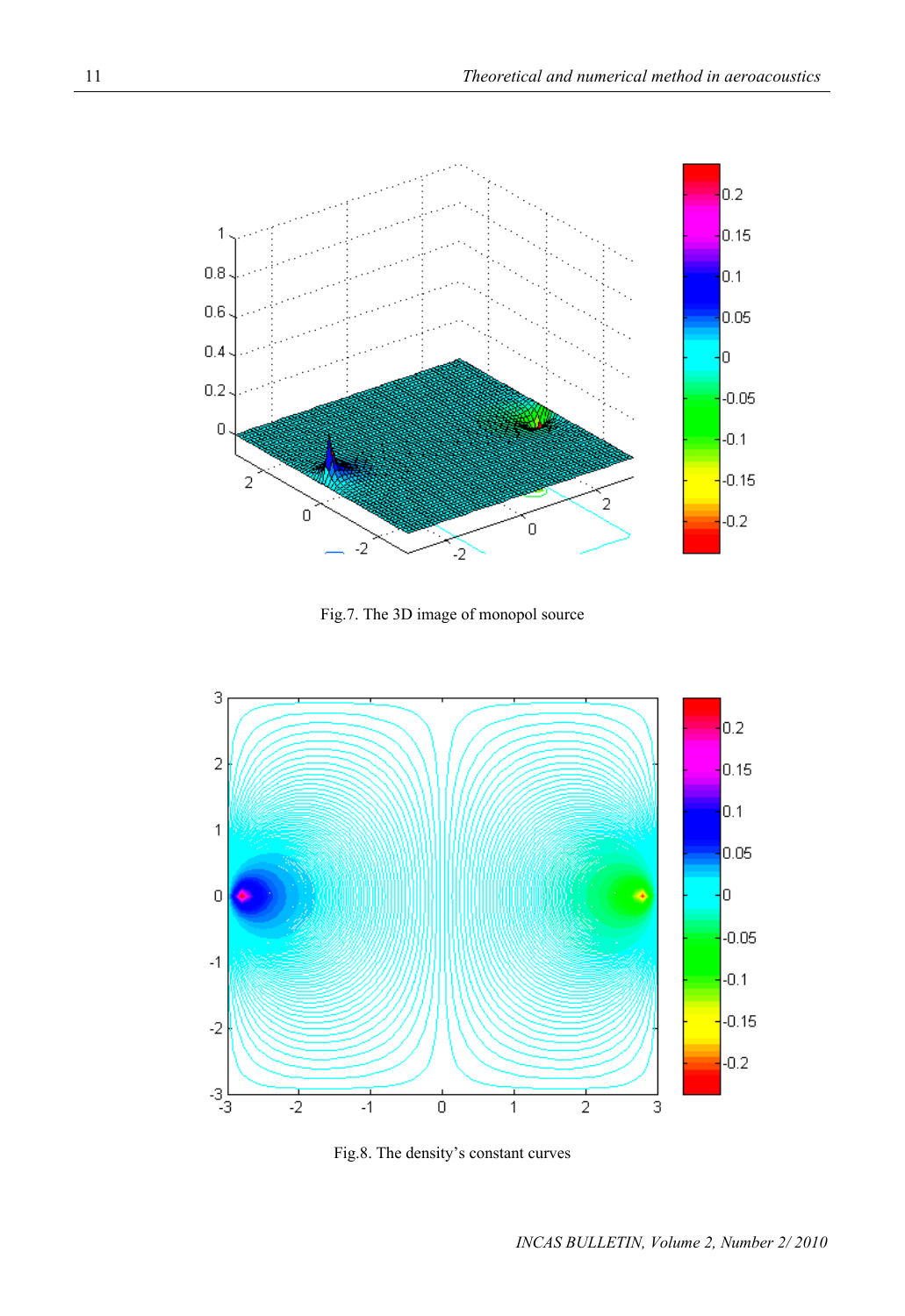

Fig.9 The 3D image of monopol source



Fig.10. The density's constant curves